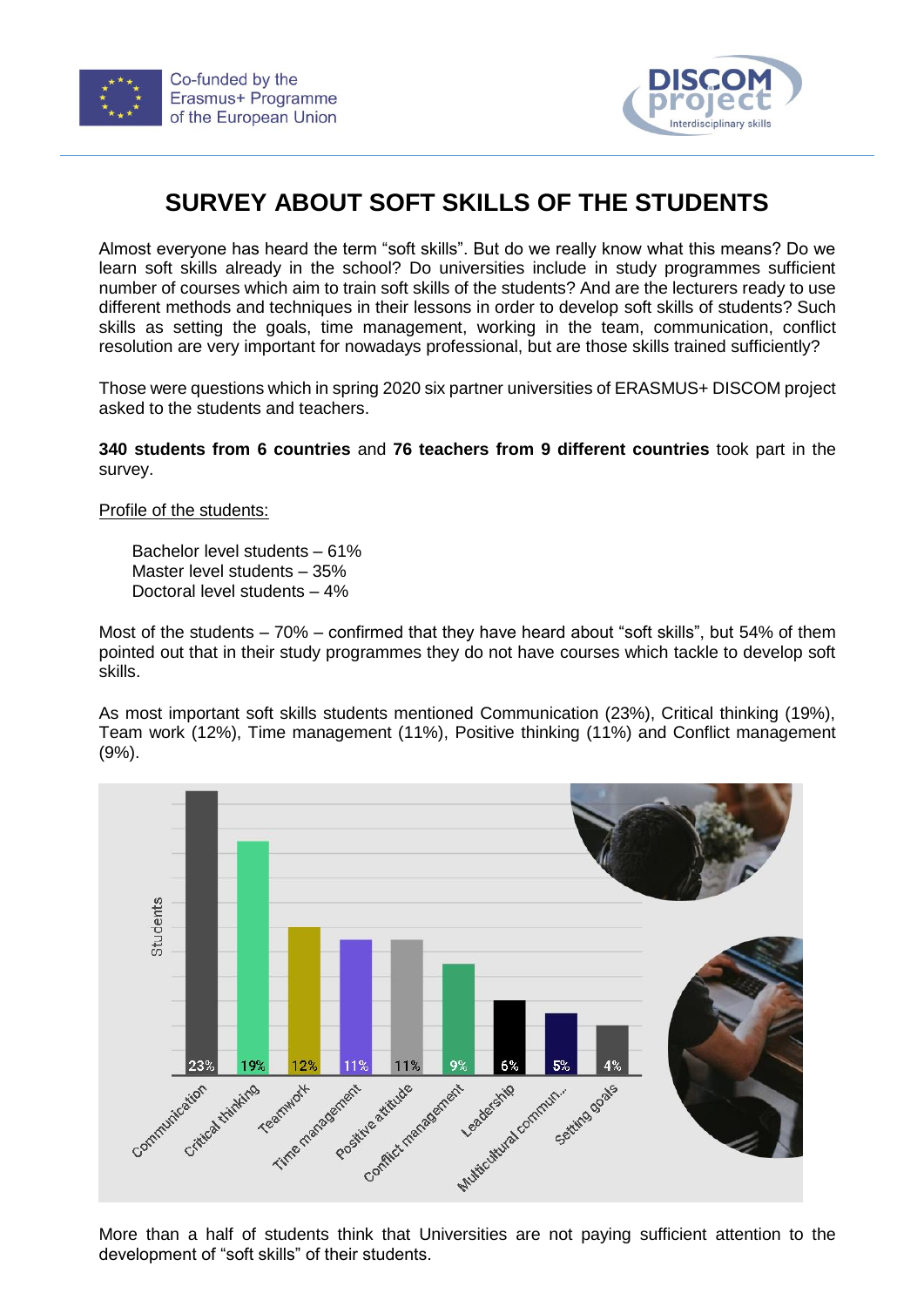



| We asked   |                                                                                                               |     |     |
|------------|---------------------------------------------------------------------------------------------------------------|-----|-----|
|            | Do you have such courses<br>in your study program<br>which aim to develop your<br>soft skills?                | 46% | 54% |
| 46%<br>54% | Do you think your University<br>pay sufficient attention to<br>development of soft skills<br>of the students? |     |     |

Students pointed out that they would be interested during their studies to develop more intensively such soft skills as Communication (16%), Critical thinking (16%), Conflict management skills (13%), Time management and effective planning skills (11%) and Leadership (10%).



We gathered also very valuable feedback from the teachers, who shared their experience about soft skills and their experience and teaching practises.

We asked to the **teachers** if they agree with the statement, that nowadays in order to succeed at work and personal life "soft skills" of students have the same importance as professional skills (hard skills). **89% of the teachers agreed with the statement and assured that soft skills in nowadays world is key to success.** Almost the same number of teachers (86%) pointed out that their universities should pay more attention to the development of soft skills of the students.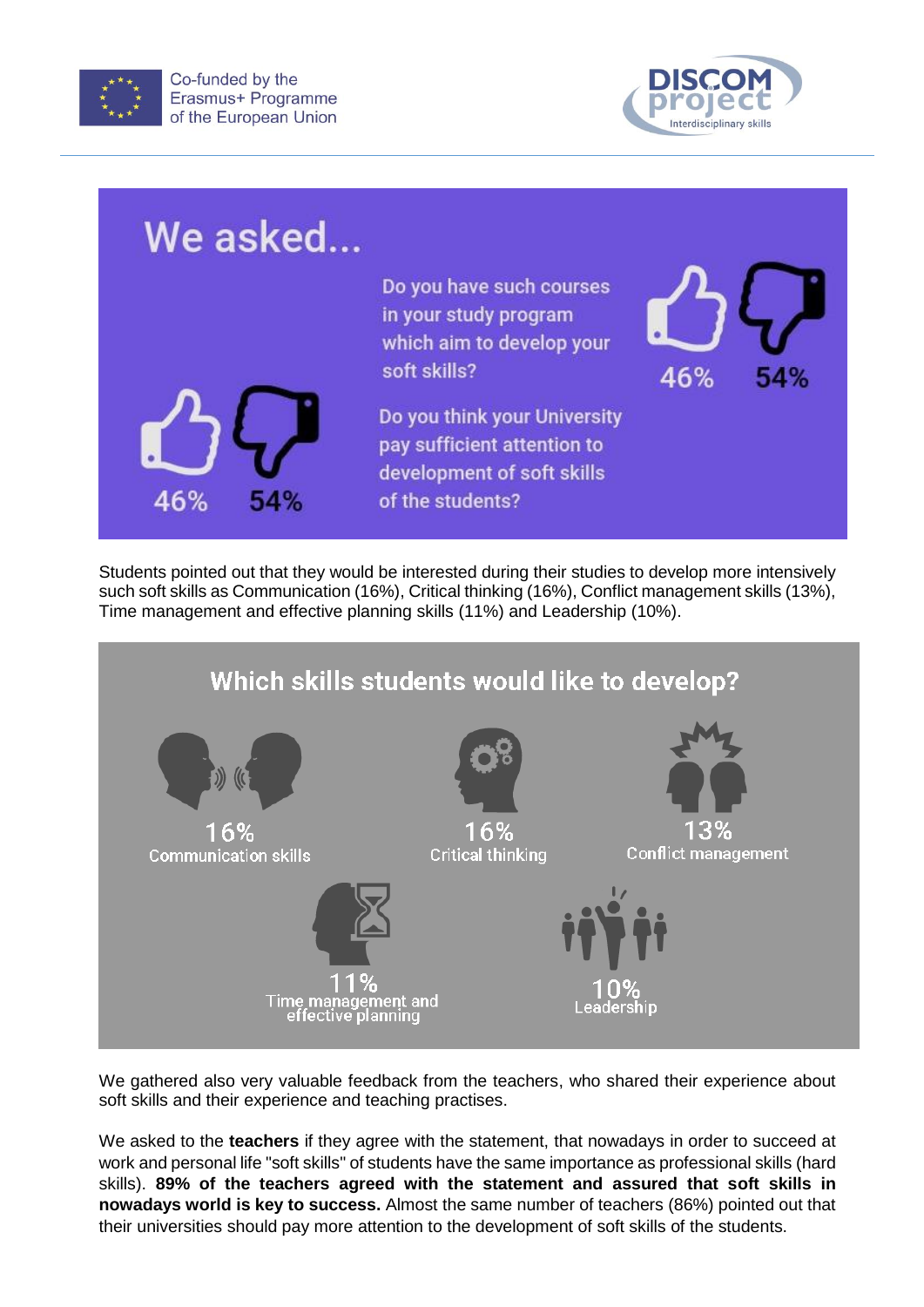



43% of the teachers who participated in the survey stressed that students **absolutely lack or have weak conflict diagnostics and conflict management skills**. 35% of the teachers think that multicultural communication skills of the students are weak and should be trained more. Most of the teachers also agreed that such skills as setting professional and academic goals, time management skills, efficient planning and ability to cooperate in team are average or should be improved.

Teachers emphasized in the survey that lack of those skills can lead to difficulties to find job, make good carrier or even to failure in private or professional life. Young professionals will not be able to solve complex problems, their performance results will be average or even below the standard.

It can bring to closed systems, fear, narrow-mindedness. If the students don't learn soft skills in universities, it can take them long years and life-experience to learn these skills in practice.

So what would teachers suggest? What should be done better in universities? The best and the most obvious solution is to include such courses in the study programme. But what to do if it is not possible, as the curriculum is limited? Many study programmes already now have very busy schedule and adding additional courses is not an option. Most of the teachers suggest to revise and update already existing courses and teaching techniques. It is important to include more practical studies – group works, practical exercises, role-plays, discussions, field work, web-quests, project work, simulations, debates and similar methods. Additionally, voluntary work as a part of the study program or in study programme recognised volunteering time during study period can teach some of the soft skills. There are universities in Europe which are already including voluntary work as a part of the study process. Also support, advice or coaching from the side of university can be very helpful. Those universities who have career centres or some structures providing guidance, professional support or coaching are in better situation and can track and provide support in development of soft skills much better.

It is clear that in the future soft skills will have the same importance as professional or hard skills. Right now the Z generation starts to study in universities – young people with high requirements and expectations, those who already request from the universities to provide education which suite their needs and the needs of the labour market. And consequently the universities will have to start to think more about training of the soft skills and using more practical and interactive teaching methods. This is our future!